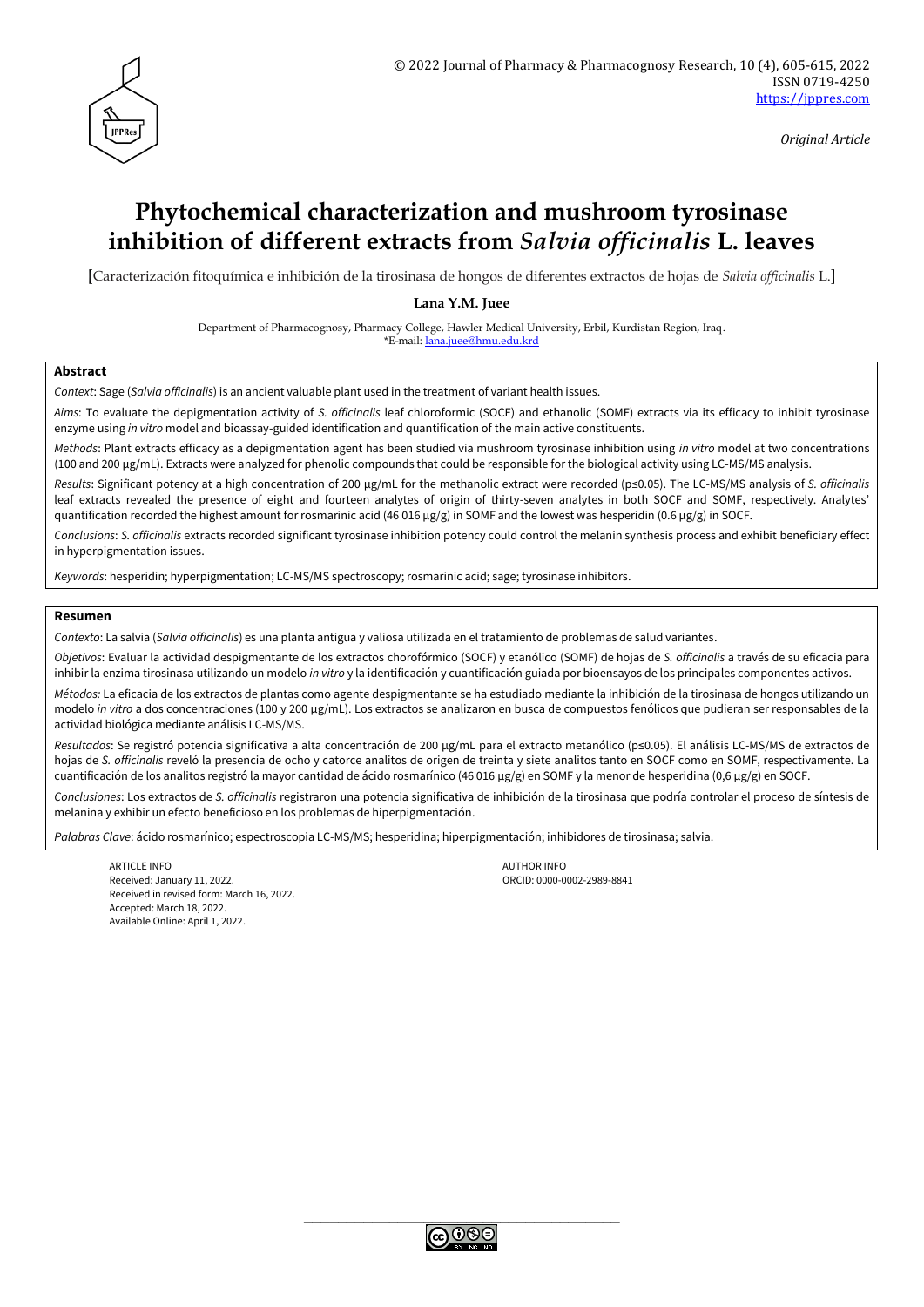# **INTRODUCTION**

*Salvia officinalis* L., *Labiatae* (sage) is a perennial, evergreen, aromatic, round shrub, with a woody stem. Sage is a common vegetal species majorly used for food spicing. The plant genus is native to Mediterranean region and Middle East; however, it has cultivated in many regions worldwide (Bisset and Wicht, 2001; Dinç et al, 2009; Walker and Sytsma, 2007). Sage expressed many pharmacological activities such as anticancer (Karmokar et al., 2012; Sharmila and Manoharan, 2012), neuroprotective and antioxidant (De Oliveira et al., 2012; Iuvone et al., 2006), immunomodulatory (Costa et al., 2012; Kang et al., 2003), melanogenic and photoprotection (Psotova et al., 2006). Many of presented biological properties attributed to the polyphenol content of the plant (Bauer et al., 2012; Ben Taarit et al., 2012; Lu and Foo, 2002).

*Salvia* was derived from the Latin word "salvarem", which means cure or save. Traditionally, the plant has been used to diminish perspiration, to eliminate hot flashes in menopause and to improve regularity of a menstrual cycle, as a gargle for sore throat, in gastroenteritis and other infections, to improve lipid profile and liver functions, to enhance appetite and digestion, and to improve mental abilities (Martina et al., 2019).

Melanin content and distribution in keratinocytes is the major determinant in mammalian skin and hair color, which acts primarily by protecting animals from ultraviolet (UV) radiation. Various dermatological conditions observed due to abnormality in either melanin pigment biosynthesis or accumulation of melanin in melanocytes such as freckles, melasma or age spot, lentigines (Adhikari et al., 2008; Virador et al., 1999).

Melanin is a polymorphous biopolymers produced from a complex and multistep oxidative reaction starting from L-tyrosine amino acid, the key element, which catalyzes the hydroxylation of L-tyrosine to 3,4-dihydroxyphenylalanine (L-DOPA), and then to dopaquinone (Adhikari et al., 2008; Chang, 2009; Kim and Uyama, 2005; Lin et al., 2011).

Serious global attempts for treating hyperpigmentation-related problems have been undertaken in producing skin-whitening properties cosmetics preparations, which act via melanin biosynthesis inhibition (Lin et al., 2011). The treatment can be achieved by various mechanisms such as protection of the skin from sun light exposure, removing melanin by corneal ablation, eliminating, or blocking the melanocytes proliferation or tyrosinase activity inhibition (Ha et al., 2005; Wang et al., 2006).

*Salvia officinalis* leaf is used in different skin issues and incorporated in whitening preparation as traditional herbal remedy in the Kurdistan region of Iraq. The study was aimed to set a scientific proof of plant depigmentation efficacy via the plant extracts activity to inhibit mushroom tyrosinase enzyme using *in vitro* model and marking main active constituents that could be responsible for the corresponding biological activity.

# **MATERIAL AND METHODS**

# **Plant material**

Leaves of *S. officinalis* were collected during April-May 2020 from different areas of the Kurdistan Region, Iraq (36.6085° N, 44.5239° E and 36.4098° N, 44.3202° E). The plant was authenticated by Assistant Professor Alaadin Naqishbandi, the leaves were cleaned, dried in shade for 4-6 days and kept in closed containers at 25°C. The voucher specimen (L-23) was stored at the Pharmacognosy Department, Pharmacy College, Hawler Medical University.

# **Plant extract preparation**

Ultrasonic assisted extraction technique was applied as an extraction method as described by Siriangkhawut and Kaewboo (2013). It was used for extraction of leaves (500 g) powdered plant material by solvents as chloroform and ethanol. The liquid extracts obtained from chloroform and methanol were dried using a rotary vapor machine (Buchi Rotavator, Switzerland) to afford the corresponding chloroformic (SOCF) and ethanolic (SOMF) extracts with the following yields (7.7 g  $(0.75\%$ , w/w) and 329.6 g (32.99%,  $w/w$ ), respectively). Extracts were kept at 4°C until further used.

## *In vitro* **tyrosinase inhibition assay**

## *Qualitative determination*

The assay was conducted according to the protocol described by Macrini et al. (2009), with some modifications. 10 µL aliquots of a solution composed of (125 U/mL) of mushroom tyrosinase (Sigma-Aldrich, Germany) were added to 96-well microplates, and subsequently 70 µL of pH 6.8 phosphate buffer solution and 60 µL of the *S. officinalis* extracts (100 and 200 µg/mL, in 25% dimethyl sulfoxide, DMSO) were also added, separately. Kojic acid used as a positive control, 60  $\mu$ L (50  $\mu$ g/mL in 25% DMSO) was used instead of the *S. officinalis* extracts, and 60 µL of DMSO (2.5%) was added used as a negative control. A volume of 70 µL of L-tyrosine as substrate (Sigma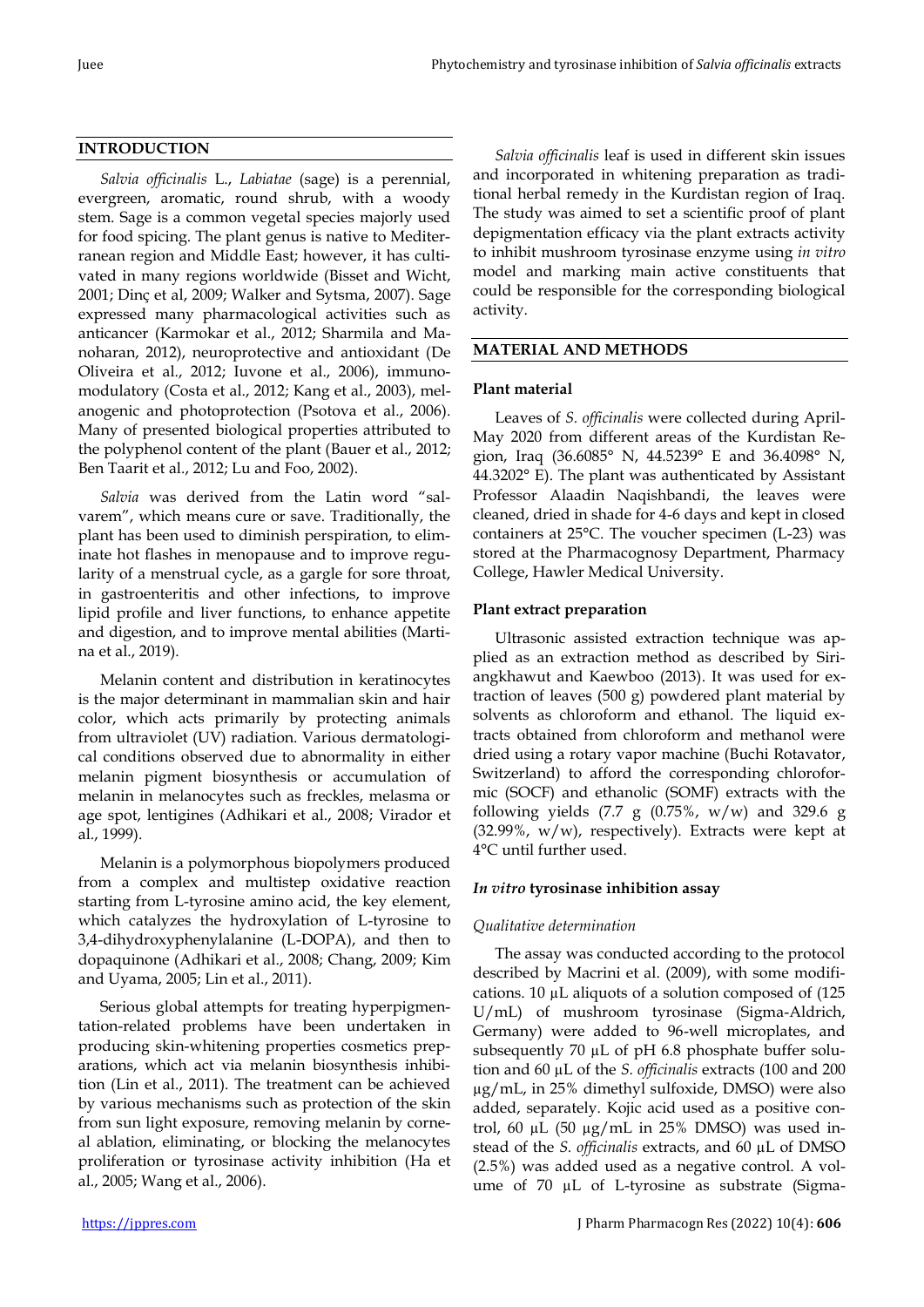Aldrich, Germany) was added at a concentration of 0.3 mg/mL in distilled water to the resultant mixture (to make a final volume of 210 µL in each well). The absorbance of the microplate wells was read using ELISA microplate reader (BioTek, American) at 510 nm (T0). Later, the microplates were incubated at 30  $\pm$ 1ºC for 60 min and the absorbance was measured (T1). A further incubation period of 60 min at  $30 \pm 1$ <sup>o</sup>C was performed, and a new measuring was recorded as (T2) using equation [1]:

Where IA%: inhibitory activity; C: negative control absorbance; S: sample or positive control absorbance (absorbance at time T1 or T2 minus the absorbance at time T0).

## *Quantitative assay*

Quantitative assay was conducted for the extracts that exhibited an IA% greater than 35% (Teixeira et al., 2012). The quantitative evaluation of tyrosinase inhibition activity was determined via a calibration curve and the respective line equation. For this, a serial dilution of the extracts and kojic acid was prepared in the microplate wells of concentrations of 6.25, 12.5, 25, 50, 100, and 200 µg/mL with 25% DMSO. The inhibitory activity at 50% (IA<sub>50</sub>, in µg/mL) was calculated using the line equation of a tyrosinase inhibition activity percentage and the concentrations curve plot for the extracts and positive control.

#### **Phytochemical study**

# *LC-MS/MS*

Shimadzu Nexera model ultra-high performance liquid chromatography (UHPLC) coupled to Shimadzu LCMS 8040 model triple quadrupole mass spectrometer was used according to a method established by Akdeniz to evaluate 37 phenolic compounds qualitatively and quantitatively of Akdeniz (2018). The liquid chromatography composed of LC-30 AD model gradient pump, DGU-20A3R model degasser, CTO-10ASvp model column oven, and SIL-30AC model autosampler. The chromatographic separation was performed on an Inertsil ODS-4 model C18 (100 mm × 2.1 mm, 2  $\mu$ m) column. The column temperature was kept at 35°C during the analysis. The mobile phase A consisted of water, 10 mM ammonium formate-0.1% formic acid was added to the water phase to facilitate better chromatographic separation and ionization and methanol as mobile phase B. The applied gradient profile was optimized as 5-20% B (0-10 min), 20% B (10-22 min), 20-50% B (22-36 min), 95% B (36-40), 5% B (40-50 min). The flow rate of the mobile phase was  $0.25$  mL/min, and the injection volume was 4  $\mu$ L.

In the MRM (multiple reaction monitoring) mode for the quantitative determination of analytes studied and molecular (parent) ions (product ions) (the first one was used for quantitative purposes and the other was used for qualitative purposes). The peak area of each component in the extracts of *S. officinalis* was obtained from its chromatogram and the abundance of each compound was calculated from its corresponding calibration curve, the concentration of the compounds expressed as  $\mu$ g/g of extract. The other parameters optimized in the spectrometer were: 350°C interface temperature, 250°C desolvation line (DL) temperature, 400°C heat block temperature, 3 L/min and 15 L/min were nebulizer and drying gas (N2) flow rates, respectively.

#### *Validation parameters*

The method performance characteristics were established by standard spiked and non-spiked samples. Within the context of method validation, linearity, trueness (recovery), precision (repeatability and reproducibility), limits of detection and quantification (LOD/LOQ) and relative standard uncertainty [U% at 95% confidence level  $(k = 2)$ ] were expressed in Fig. 1 and Table 1.

#### **Statistical analysis**

Data expressed as mean  $\pm$  SEM (n = 3) were calculated by Microsoft Excel 2010. *Post-hoc* Dunnett's test applied for the comparison of data obtained from plant extracts and the kojic acid (reference drug), using the software Statistical Package for the Social Sciences (SPSS) version 23 for data analysis. P≤0.05 was considered statistically significant.

# **RESULTS**

#### **Tyrosinase inhibition assay**

*S. officinalis* leaf extracts expressed tyrosinase inhibition activity. The methanolic extract (SOMF) (83.06 ± 0.03%) showed greater activity in comparison to the chloroform extract (59.64  $\pm$  1.08%) and a significant potency were recorded in comparison to the positive control (kojic acid), since there was insignificant difference between their efficacy to inhibit tyrosinase enzyme (p≤0.05).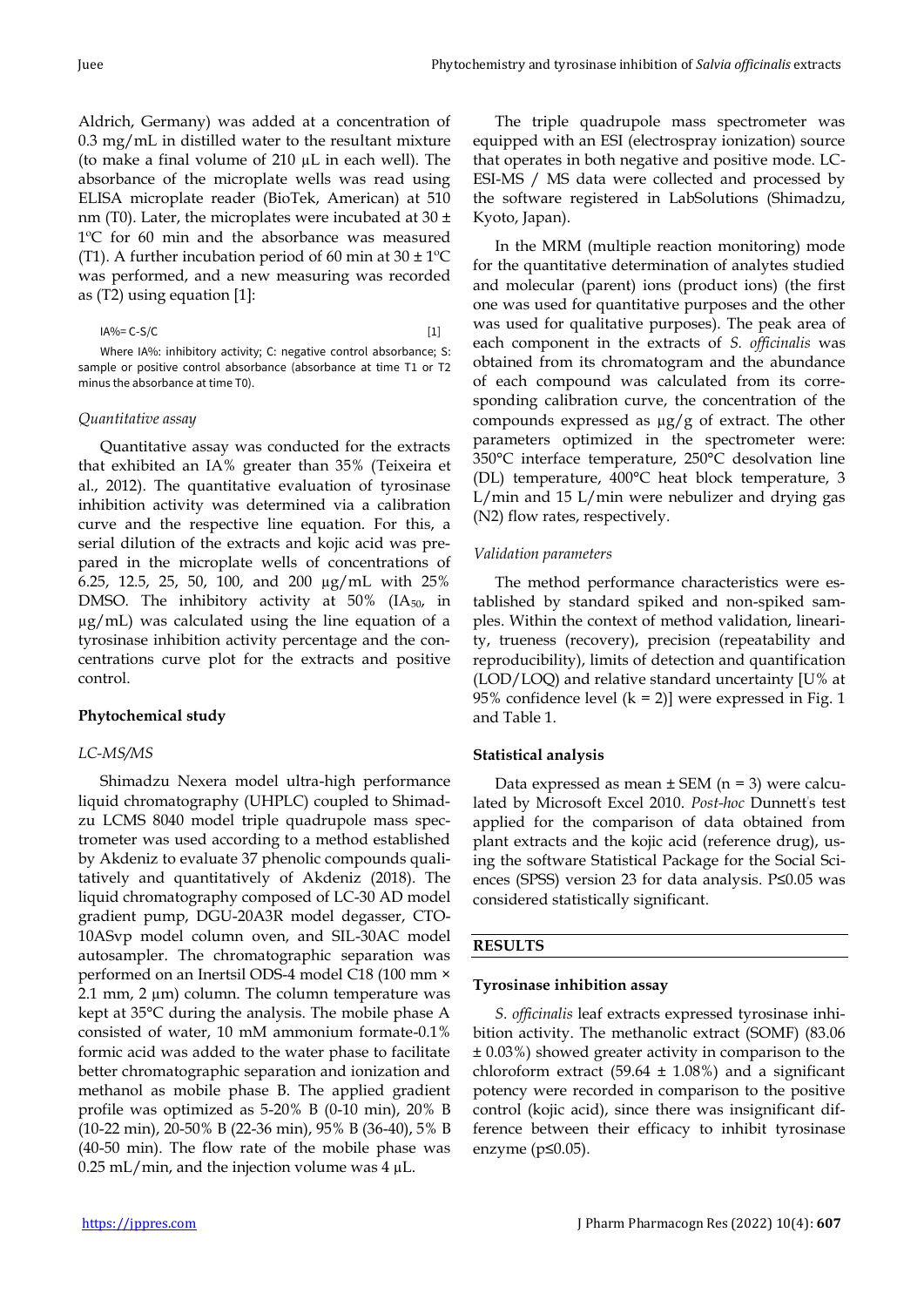**Table 1.** Analytical parameters that belong to the LC-MS/MS method.

| No             |                     | RT <sup>a</sup> | Mother<br>ion<br>$(m/z)^b$ | <b>Fragment ions</b> | lon.<br>mode | <b>Equation</b>   | $\mathbf{R}^{\text{2c}}$ | RSD% <sup>d</sup> |          | Linearity    | LOD/LOQ       | Recovery (%) |          |        |
|----------------|---------------------|-----------------|----------------------------|----------------------|--------------|-------------------|--------------------------|-------------------|----------|--------------|---------------|--------------|----------|--------|
|                | Analytes            |                 |                            |                      |              |                   |                          | Interday          | Intraday | Range (µg/L) | $(\mu g/L)^e$ | Interday     | Intraday | Uf     |
| 1              | Quinic acid         | 1.13            | 190.95                     | 85.3-93.3            | Neg          | y=41.06×+10671    | 0.996                    | 0.00259           | 0.00274  | 250-10000    | 75.8/79.4     | 1.00288      | 0.98778  | 0.0082 |
| $\overline{2}$ | Malic acid          | 1.23            | 133.00                     | 115.2-71.3           | Neg          | y=316.95×-42041   | 0.999                    | 0.00477           | 0.00527  | 250-10000    | 55.3/67.5     | 1.01266      | 0.99836  | 0.0113 |
| 3              | Fumaric acid        | 1.48            | 115.00                     | 71.4                 | Neg          | y=64.99×-11592    | 0.997                    | 0.00536           | 0.00460  | 100-5000     | 28.1/34.5     | 0.99748      | 0.99867  | 0.0124 |
| $\overline{4}$ | Gallic acid         | 3.00            | 168.85                     | 125.2-79.2           | Neg          | y=226.76×+38152   | 0.998                    | 0.01601           | 0.01443  | 250-10000    | 95.5/106.9    | 1.00004      | 1.00454  | 0.0282 |
| 5              | Protocatechuic acid | 4.93            | 152.95                     | 108.3                | Neg          | y=297.75×+30590   | 0.995                    | 0.01236           | 0.01296  | 100-5000     | 28.2/31.4     | 0.99404      | 1.01070  | 0.0411 |
| 6              | Pyrocatechol        | 6.48            | 109.00                     | 108.35-91.3          | Neg          | y=30.61×+14735    | 0.996                    | 0.01313           | 0.01339  | 1000-20000   | 261.1/278.4   | 0.99987      | 0.99936  | 0.0235 |
| $\overline{7}$ | Chlorogenic acid    | 7.13            | 353.15                     | 191.2                | Neg          | y=781.36×-18697   | 0.998                    | 0.00058           | 0.00076  | 25-1000      | 6.2/8.1       | 1.00806      | 0.99965  | 0.0069 |
| 8              | 4-OH-benzoic acid   | 7.39            | 136.95                     | 93.3-65.3            | Neg          | y=409.03×+112079  | 0.998                    | 0.01284           | 0.01538  | 250-10000    | 33.2/38.1     | 0.99662      | 1.00058  | 0.0289 |
| 9              | Vanillic acid       | 8.57            | 166.90                     | 152.3-108.3          | Neg          | y=35.84×-12097    | 0.999                    | 0.00528           | 0.00619  | 1000-20000   | 122.2/139.7   | 1.00093      | 1.04095  | 0.0508 |
| 10             | Caffeic acid        | 8.80            | 178.95                     | 135.2-134.3          | Neg          | y=3963.32×+178156 | 0.998                    | 0.01454           | 0.01469  | 25-1000      | 18.4/22.4     | 1.00917      | 0.98826  | 0.0354 |
| 11             | Syringic acid       | 9.02            | 196.95                     | 182.2-167.3          | Neg          | y=42.33×-52547    | 0.996                    | 0.01049           | 0.01345  | 1000-20000   | 212.5/233.3   | 0.99922      | 0.99977  | 0.0238 |
| 12             | Vanillin            | 10.87           | 151.00                     | 136.3-92.2           | Neg          | y=446.10×+70934   | 0.998                    | 0.00696           | 0.00793  | 250-10000    | 44.3/53.1     | 0.99679      | 0.99611  | 0.0280 |
| 13             | Salicylic acid      | 11.16           | 136.95                     | 93.3-65.3            | Neg          | y=5286.26×+309192 | 0.989                    | 0.01016           | 0.01242  | 25-1000      | 5.0/6.5       | 1.00989      | 0.99013  | 0.0329 |
| 14             | p-Coumaric acid     | 11.53           | 162.95                     | 119.3-93.3           | Neg          | y=3199.20×+13002  | 0.992                    | 0.01820           | 0.01727  | 25-1000      | 7.3/9.1       | 1.00617      | 1.01224  | 0.0516 |
| 15             | Rutin               | 12.61           | 609.05                     | 300.1-271.1          | Neg          | y=561.91×-16879   | 0.997                    | 0.00473           | 0.00624  | 25-1000      | 5.5/6.5       | 1.00994      | 0.98017  | 0.0159 |
| 16             | Ferulic acid        | 12.62           | 192.95                     | 178.3                | Neg          | y=80.45×-31782    | 0.997                    | 0.00708           | 0.00619  | 250-10000    | 36.6/42.0     | 0.99987      | 1.00289  | 0.0494 |
| 17             | Sinapinic acid      | 12.66           | 222.95                     | 208.3-149.2          | Neg          | y=141.96×-73294   | 0.992                    | 0.01446           | 0.01517  | 250-10000    | 78.7/86.1     | 1.00164      | 0.99962  | 0.0281 |
| 18             | Hesperidin          | 12.67           | 610.90                     | 303.1-465.1          | Poz          | y=1340.27×-43769  | 0.998                    | 0.00945           | 0.01126  | 25-1000      | 3.4/4.2       | 1.01733      | 1.01263  | 0.0262 |
| 19             | Isoquercitrin       | 13.42           | 463.00                     | 300.1-271.1          | Neg          | y=803.23×+4981    | 0,999                    | 0.00682           | 0.00515  | 25-1000      | 5.4/6.3       | 1.00594      | 1.00722  | 0.0133 |
| 20             | Rosmarinic acid     | 14.54           | 359.00                     | 161.2-197.2          | Neg          | y=909.67×-201692  | 0.994                    | 0.02014           | 0.01751  | 100-5000     | 6.6/8.8       | 0.99206      | 1.03431  | 0.0713 |
| 21             | Nicotiflorin        | 14.68           | 593.05                     | 285.1-255.2          | Neg          | y=498.38×+79274   | 0,991                    | 0.00737           | 0.00875  | 100-5000     | 22.4/25.5     | 1.02558      | 1.00970  | 0.0276 |
| 22             | o-Coumaric acid     | 15.45           | 162.95                     | 119.4-93.3           | Neg          | y=1219.34×-10915  | 0.999                    | 0.02730           | 0.02566  | 25-1000      | 24.4/31.1     | 0.98344      | 0.99061  | 0.0513 |
| 23             | Rhoifolin           | 16.11           | 577.05                     | 269.2-211.1          | Neg          | y=237.15×+11887   | 0,999                    | 0.00747           | 0.01528  | 100-5000     | 23.1/27.9     | 1.01046      | 1.01739  | 0.0941 |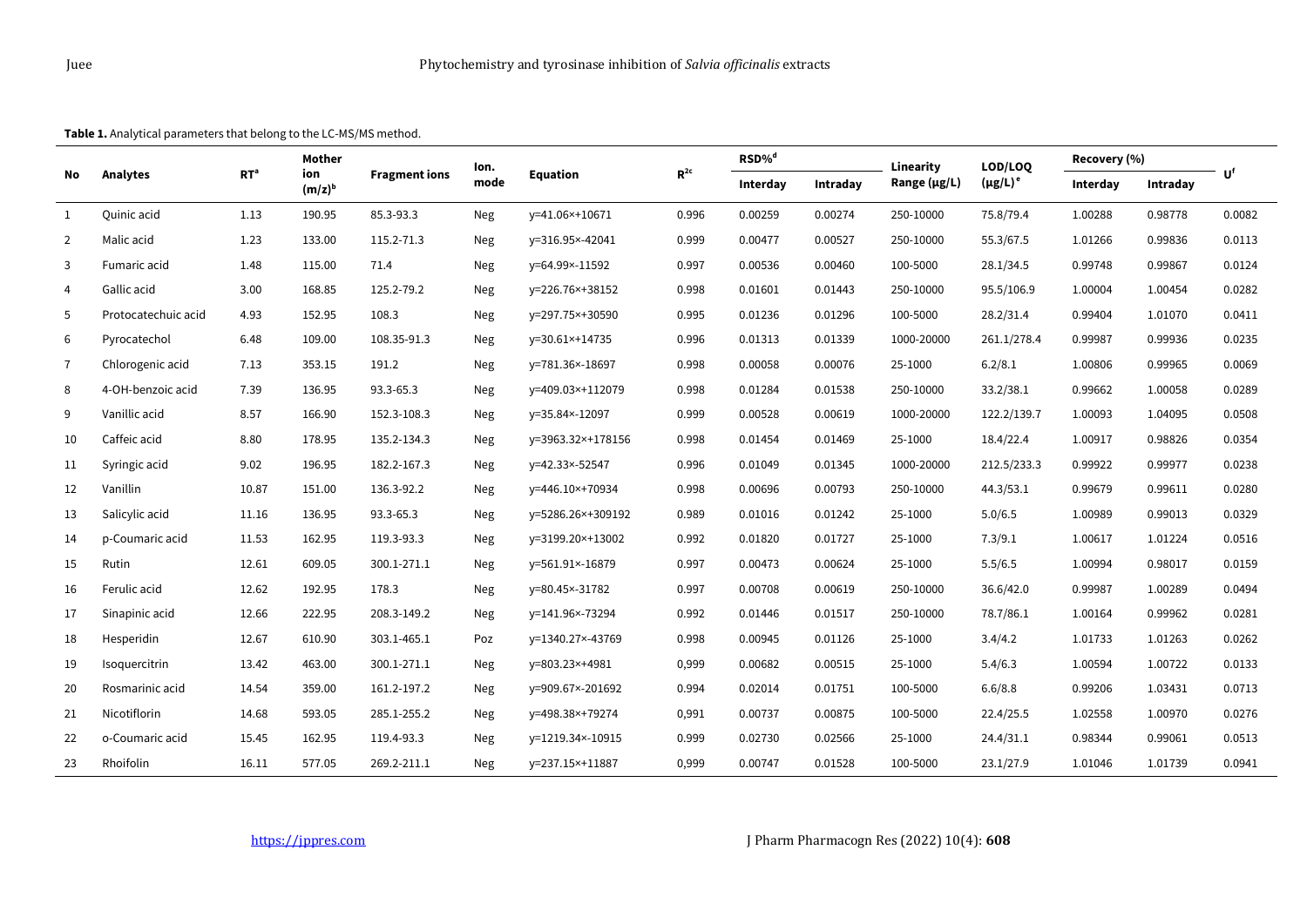| No | Analytes       | RT <sup>a</sup> | Mother<br>ion<br>$(m/z)^b$ | <b>Fragment ions</b> | lon.<br>mode | Equation          | $R^{2c}$ | RSD% <sup>d</sup> |          | Linearity         | LOD/LOO          | Recovery (%) |          |        |
|----|----------------|-----------------|----------------------------|----------------------|--------------|-------------------|----------|-------------------|----------|-------------------|------------------|--------------|----------|--------|
|    |                |                 |                            |                      |              |                   |          | Interday          | Intraday | Range $(\mu g/L)$ | $(\mu$ g/L) $^e$ | Interday     | Intraday | Uf     |
| 24 | Quercitrin     | 16.41           | 447.15                     | 301.1-255.1          | <b>Neg</b>   | y=339.39×+38910   | 0.999    | 0.01528           | 0.02320  | 100-5000          | 22.0/25.2        | 0.99726      | 1.00620  | 2.0079 |
| 25 | Apigetrin      | 16.59           | 431.00                     | 268.2-239.2          | <b>Neg</b>   | y=1775.55×+91121  | 0,993    | 0.01797           | 0.01607  | 25-1000           | 5.4/6.1          | 1.01394      | 1.00419  | 0.0597 |
| 26 | Coumarin       | 17.40           | 147.05                     | 91.0-103.2           | Poz          | y=33.64×-89700    | 0.994    | 0.01306           | 0.01239  | 1000-20000        | 208.4/228.4      | 0.99947      | 1.00081  | 0.0237 |
| 27 | Myricetin      | 18.72           | 317.00                     | 179.2-151.3          | Neg          | y=583.55×+205727  | 0,999    | 0.00652           | 0.00711  | 250-10000         | 53.2/57.2        | 0.99982      | 1.00042  | 0.0126 |
| 28 | Fisetin        | 19.30           | 284.95                     | 135.2-121.3          | <b>Neg</b>   | y=547.46×+274791  | 0,991    | 0.00557           | 0.00820  | 250-10000         | 54.4/61.4        | 0.99877      | 1.00031  | 0.0148 |
| 29 | Cinnamic acid  | 25.61           | 147.00                     | 103.15-77.3          | <b>Neg</b>   | y=9.06×-12403     | 0.996    | 0.00648           | 0.00816  | 5000-20000        | 821.8/859.7      | 1.00051      | 0.99927  | 0.0143 |
| 30 | Liquiritigenin | 25.62           | 254.95                     | 119.3-135.1          | <b>Neg</b>   | y=2384.96×+59141  | 0,996    | 0.01849           | 0.01738  | 25-1000           | 5.5/6.6          | 1.00333      | 0.99957  | 0.0341 |
| 31 | Quercetin      | 28.17           | 300.90                     | 151.2-179.2          | <b>Neg</b>   | y=1198.48×+480562 | 0.990    | 0.01589           | 0.01360  | 100-5000          | 23.3/28.9        | 0.98470      | 1.00103  | 0.0543 |
| 32 | Luteolin       | 28.27           | 284.75                     | 133.2-151.2          | <b>Neg</b>   | y=3272.65×+150557 | 0,997    | 0.00575           | 0.00696  | 25-1000           | 5.4/6.5          | 1.00772      | 0.99524  | 0.0174 |
| 33 | Naringenin     | 30.68           | 270.95                     | 151.2-119.3          | <b>Neg</b>   | y=4315.1×+178410  | 0.995    | 0.02054           | 0.02019  | 25-1000           | 5.4/6.4          | 0.99883      | 1.01002  | 0.0521 |
| 34 | Apigenin       | 31.43           | 268.95                     | 117.3-151.2          | <b>Neg</b>   | y=4548.36×+295252 | 0.990    | 0.02304           | 0.02204  | 25-1000           | 5.4/6.3          | 1.01444      | 1.01331  | 0.0650 |
| 35 | Hesperetin     | 31.76           | 300.95                     | 164.2-136.2          | <b>Neg</b>   | y=876.67×+48916   | 0.997    | 0.03209           | 0.02605  | 25-1000           | 5.6/6.9          | 0.98850      | 0.99435  | 0.0562 |
| 36 | Kaempferol     | 31.88           | 284.75                     | 255.1-117.3          | <b>Neg</b>   | y=26.29×+87558    | 0,992    | 0.01436           | 0.01070  | 1000-20000        | 206.6/214.3      | 0.99971      | 0.99851  | 0.0209 |
| 37 | Chrysin        | 36.65           | 252.95                     | 143.3-119.4          | Neg          | y=2032.13×+95593  | 0,993    | 0.00490           | 0.00630  | 25-1000           | 5.4/6.2          | 1.00338      | 1.00437  | 2.0083 |

**Table 1.** Analytical parameters that belong to the LC-MS/MS method (continued…)

PRT: Retention time, <sup>b</sup>Mother ion(*m/z):* Molecular ions of the standard compounds (m/z ratio), ʿR?: Coefficient of determination, <sup>a</sup>RSD: Relative standard deviation, ˚LOD/LOQ (µg/L): Limit of detection/quantification, confidence level (k = 2).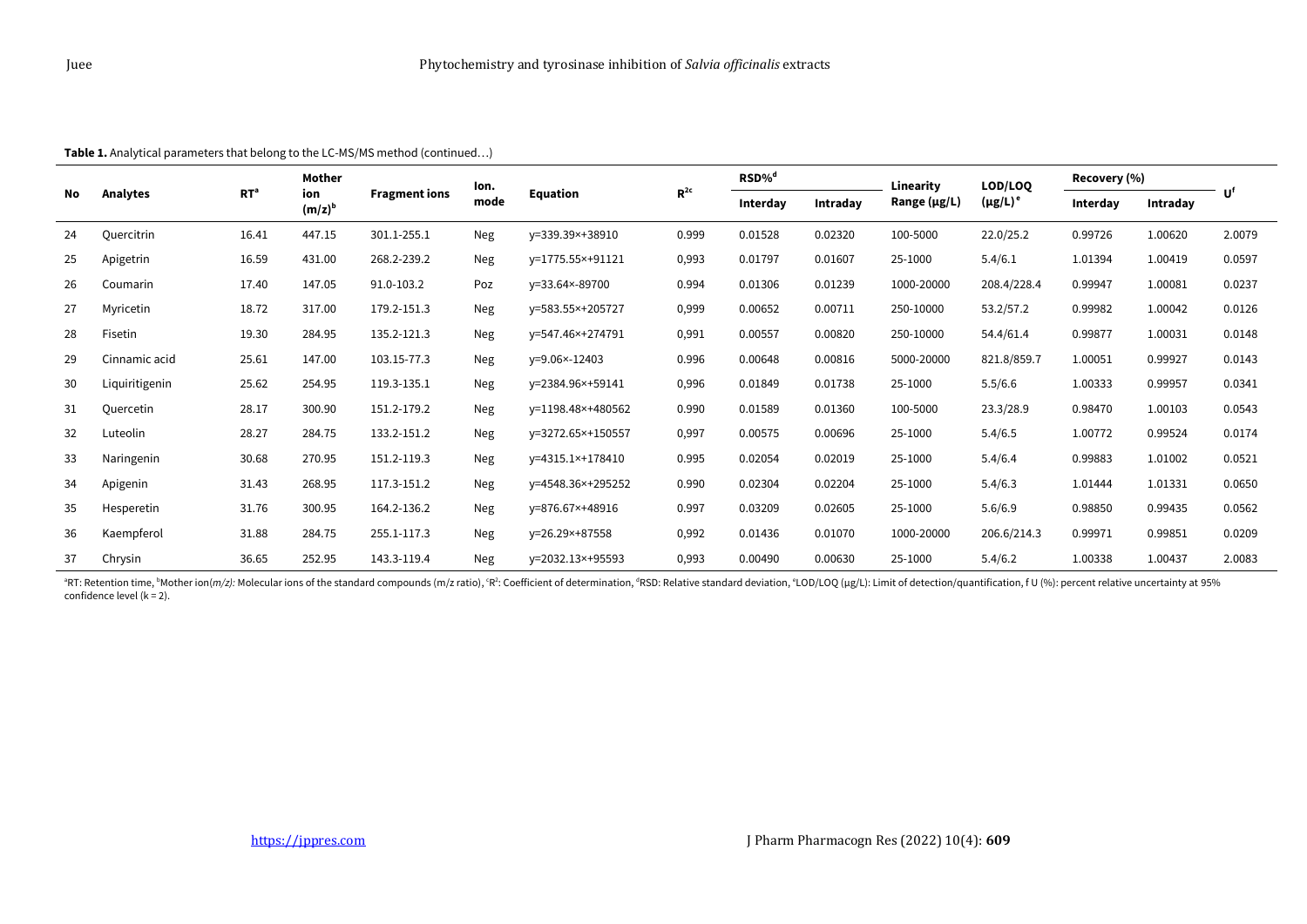

| Sample <sup>1</sup> | Concentration<br>$(\mu g/mL)$ | IA <sub>60 min</sub> (%) <sup>2</sup><br>Mean ± SEM | $IA120min$ (%)<br>Mean ± SEM | $IA50$ (µg/mL) |
|---------------------|-------------------------------|-----------------------------------------------------|------------------------------|----------------|
| <b>SOCF</b>         | 100                           | $31.33 \pm 0.98$                                    | $18.20 \pm 1.36$             | 53.41          |
| <b>SOCF</b>         | 200                           | $59.64 \pm 1.08$                                    | 37.56±1.33                   |                |
| <b>SOMF</b>         | 100                           | $54.24 \pm 1.18$                                    | $19.97 \pm 2.01$             |                |
| <b>SOMF</b>         | 200                           | 83.06±0.03*                                         | 44.08±0.95*                  | 32.33          |
| Kojic acid          | 50                            | $90.17 \pm 1.02$                                    | 45.88±1.39                   | $6.73*$        |

**<sup>1</sup>SOCF<sup>1</sup> stands for** *S. officinalis* **chloroform extract, SOEF stands for** *S. officinalis* **methanol extract, <sup>2</sup> IA stands for percentage of inhibitory effect, \*p≤0.05** *versus* **positive control.**

The IA50 of the methanolic extract (32.33 µg/mL) confirms the potency of the extract in comparison to the IA50 chloroform extract (53.41  $\mu$ g/mL) (p $\leq$ 0.05) while in comparison to the IA50 of the standard kojic acid (6.73  $\mu$ g/mL) both extract showed less potency (p≥0.05). Continuous effect has been detected for the extracts after 120 min evaluation approximately approaching the positive control effectiveness. Dose dependent manner were detected for both extracts in their exhibited activity (Table 2).

# **Phytochemical study**

The LC-MS/MS analysis for the phenolic compounds in the *S. officinalis* leaf extracts revealed the presence of eight and fourteen analytes in both SOCF and SOMF, respectively (Figs. 2-3). The quantification of the analytes showed the highest amount were recorded for rosmarinic acid (46 016.0  $\mu$ g/g) in SOMF and lowest was for hesperidin  $(0.6 \mu g/g)$  in SOCF (Table 3).

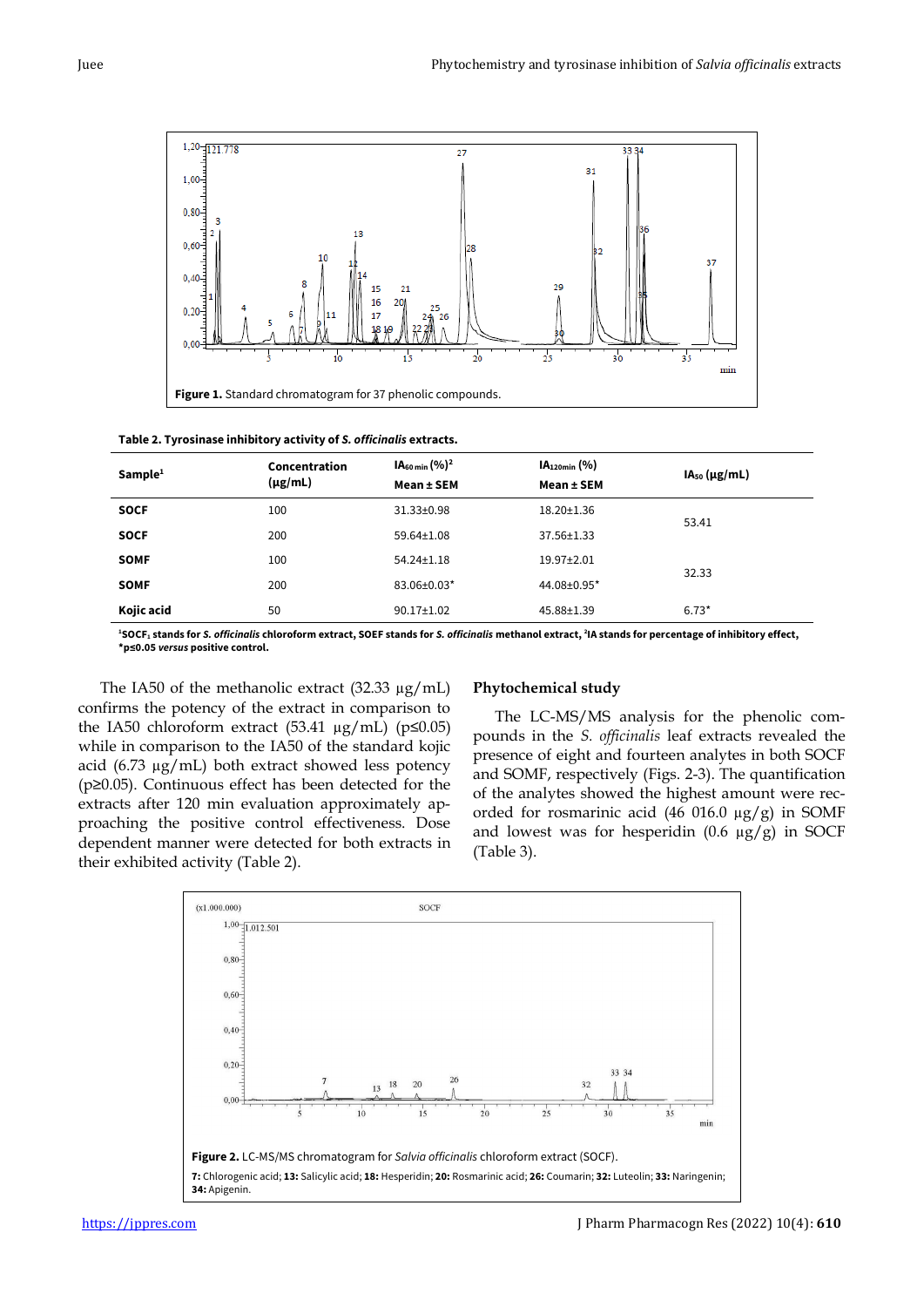

**Table 3. Quantity of the evaluated analytes in** *S. officinalis* **leaf extracts using LC-MS/MS technique.**

| Analyte      |                     | Quantity of analyte ( $\mu$ g/g of extract) <sup>1</sup> |             |  |  |  |
|--------------|---------------------|----------------------------------------------------------|-------------|--|--|--|
|              |                     | <b>SOCF</b>                                              | <b>SOMF</b> |  |  |  |
| $\mathbf{1}$ | Quinic acid         | ${\sf ND}$                                               | 1880.00     |  |  |  |
| $\mathbf{2}$ | Malic acid          | <b>ND</b>                                                | <b>ND</b>   |  |  |  |
| 3            | Fumaric acid        | <b>ND</b>                                                | 331.00      |  |  |  |
| 4            | Gallic acid         | <b>ND</b>                                                | <b>ND</b>   |  |  |  |
| 5            | Protocatechuic acid | <b>ND</b>                                                | 3.40        |  |  |  |
| 6            | Pyrocatechol        | <b>ND</b>                                                | N.D.        |  |  |  |
| 7            | Chlorogenic acid    | 0.67                                                     | 301.00      |  |  |  |
| 8            | 4-OH-benzoic acid   | $\sf ND$                                                 | 626.00      |  |  |  |
| 9            | Vanillic acid       | <b>ND</b>                                                | <b>ND</b>   |  |  |  |
| 10           | Caffeic acid        | <b>ND</b>                                                | 795.00      |  |  |  |
| 11           | Syringic acid       | $\sf ND$                                                 | <b>ND</b>   |  |  |  |
| 12           | Vanillin            | $\sf ND$                                                 | <b>ND</b>   |  |  |  |
| 13           | Salicylic acid      | 2.00                                                     | 92.00       |  |  |  |
| 14           | p-Coumaric acid     | $\sf ND$                                                 | 174.00      |  |  |  |
| 15           | Rutin               | $\sf ND$                                                 | <b>ND</b>   |  |  |  |
| 16           | Ferulic acid        | <b>ND</b>                                                | <b>ND</b>   |  |  |  |
| 17           | Sinapinic acid      | <b>ND</b>                                                | <b>ND</b>   |  |  |  |
| 18           | Hesperidin          | 0.60                                                     | 23.80       |  |  |  |
| 19           | Isoquercitrin       | <b>ND</b>                                                | 57.00       |  |  |  |
| 20           | Rosmarinic acid     | 90.00                                                    | 46 016.00   |  |  |  |
| 21           | Nicotiflorin        | <b>ND</b>                                                | <b>ND</b>   |  |  |  |
| 22           | o-Coumaric acid     | $\sf ND$                                                 | $\sf ND$    |  |  |  |
| 23           | Rhoifolin           | <b>ND</b>                                                | <b>ND</b>   |  |  |  |
| 24           | Quercitrin          | <b>ND</b>                                                | <b>ND</b>   |  |  |  |
| 25           | Apigetrin           | <b>ND</b>                                                | 69.20       |  |  |  |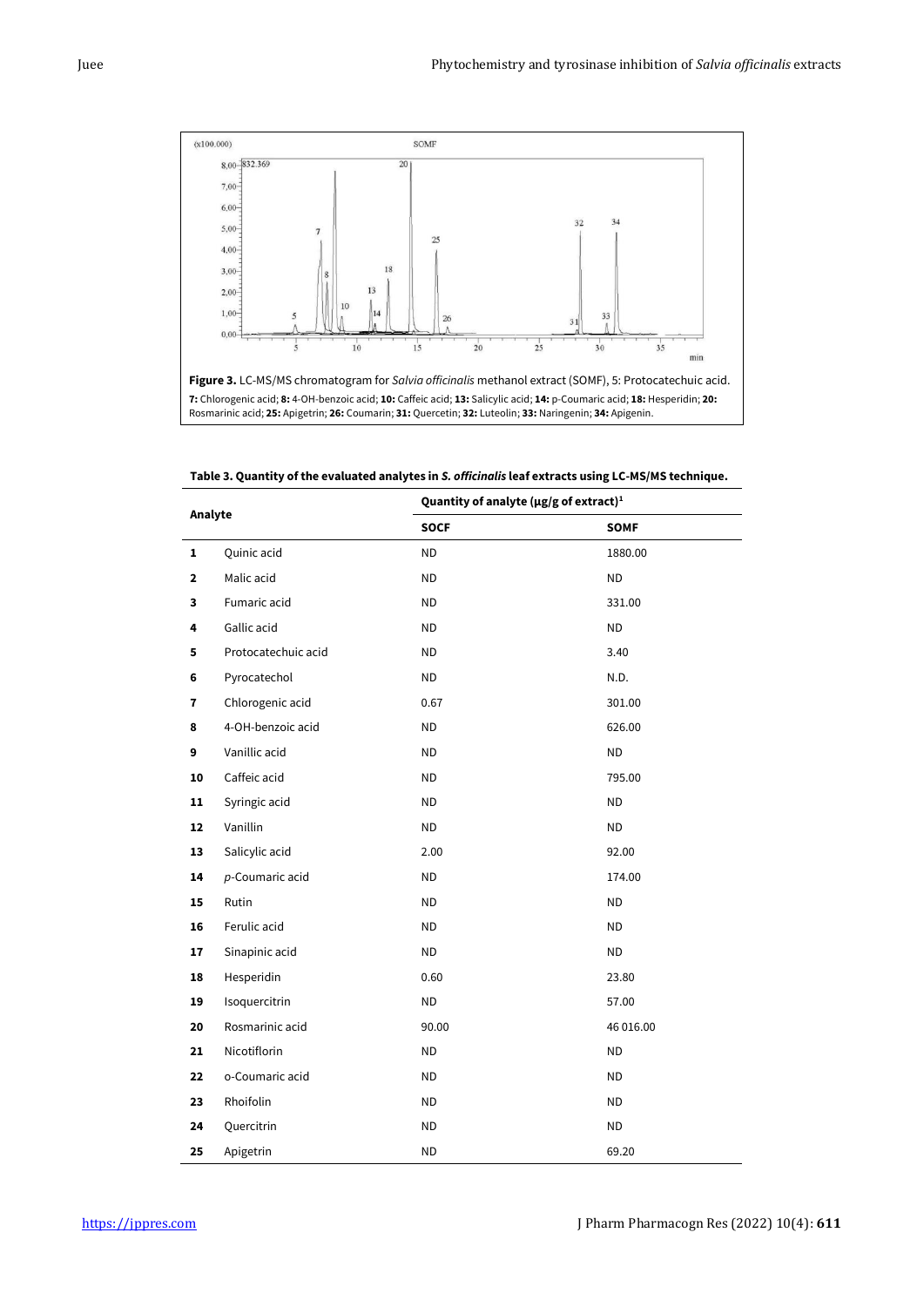|         |                | Quantity of analyte ( $\mu$ g/g of extract) <sup>1</sup> |             |  |  |
|---------|----------------|----------------------------------------------------------|-------------|--|--|
| Analyte |                | <b>SOCF</b>                                              | <b>SOMF</b> |  |  |
| 26      | Coumarin       | 12.00                                                    | 7.00        |  |  |
| 27      | Myricetin      | <b>ND</b>                                                | <b>ND</b>   |  |  |
| 28      | Fisetin        | <b>ND</b>                                                | <b>ND</b>   |  |  |
| 29      | Cinnamic acid  | <b>ND</b>                                                | <b>ND</b>   |  |  |
| 30      | Liquiritigenin | ND                                                       | <b>ND</b>   |  |  |
| 31      | Quercetin      | <b>ND</b>                                                | 4.35        |  |  |
| 32      | Luteolin       | 9.52                                                     | 597.60      |  |  |
| 33      | Naringenin     | 30.00                                                    | 14.00       |  |  |
| 34      | Apigenin       | 40.04                                                    | 391.24      |  |  |
| 35      | Hesperetin     | <b>ND</b>                                                | <b>ND</b>   |  |  |
| 36      | Kaempferol     | <b>ND</b>                                                | <b>ND</b>   |  |  |
| 37      | Chrysin        | <b>ND</b>                                                | <b>ND</b>   |  |  |

**Table 3. Quantity of the evaluated analytes in** *S. officinalis* **leaf extracts using LC-MS/MS technique (continued...)**

**<sup>1</sup>ND stands for not detected in the extract.**

# **DISCUSSION**

Tyrosinase has a curial role in melanogenesis. Controlling of the tyrosinase enzyme activity is one of the most strategies explored by scientists, hence it is the key enzyme involved in melanin biosynthesis, the pigment responsible for hyperpigmentation in humans and mammals. Most of the skin care agents specifically lightening products are containing tyrosinase inhibitors. Since tyrosinase inhibitors may specifically inhibit the melanogenesis in cells without other side effects because tyrosinase enzyme produced only by melanocytes (Gunia-Krzy˙zak et al, 2016; Lee et al., 2016; Kumari et al., 2018; Pillaiyar et al., 2018; Thanigaimalai et al., 2017; Zolghadri et al., 2019). There is a growing intertest for developing skin-lightening agents from nature with lower backwards, which is consequently used in medicine, cosmetics (Biswas et al., 2015). A standard compound kojic acid is a fungal metabolite exhibited tyrosinase enzyme inhibitory activity, it is effect mediated via copper chelating mechanism to the active site of the enzyme, because of it is efficacy it is used as positive control in tyrosinase inhibition assay and in cosmetic and food industry. But it is applications have been limited due to many recorded side effects (Burnett et al., 2010).

Sage is a well-known plant has a long history of documented benefits in various health condition (Jakovljević et al., 2019). *S. officinalis* leaf extracts assessed for it is efficacy as natural skin whitening agent, the plant extracts showed an appreciable tyrosinase inhibition activity in comparison to the standard drug kojic acid (p≤0.05). The methanolic extract

(SOMF) expressed greater efficacy in comparison to the chloroform extract (SOCF). The dose-response assay showed a positive relationship, the greater response for greater doses were recorded for both extracts. The potency of the extracts in inhibition of tyrosinase enzyme were determined by calculating the IA<sup>50</sup> (the concentration of the extract capable of inhibition of 50% of the enzyme), the SOMF extract expressed greater potency in comparison to the SOCF since it has lower  $IA_{50}$  value.

A diversity group of compounds in nature acting as tyrosinase inhibitors interestingly most of them are phenolic compounds (Panzella and Napolitano, 2019). *S. officinalis* extracts introduced to phytochemical studies using LC-MS/MS for detecting and quantifying phenolic compound that could be responsible for the corresponding biological activity of the extracts. The extracts were evaluated for the presence of 37 phenolic compounds, the SOCF showed the presence of eight phenolic compounds (chlorogenic acid, salicylic acid, hesperidin, rosmarinic acid, coumarin, luteolin, naringenin, and apigenin) and the SOMF showed the presence of fourteen phenolic compounds (protocatechuic acid, chlorogenic acid, 4-OH-benzoic acid, caffeic acid, salicylic acid, p-coumaric acid, hesperidin, rosmarinic acid, apigetrin, coumarin, quercetin, luteolin, naringenin, and apigenin). Sharing constituents with variable quantities were detected in both extract as indication for the activity of both extracts. The concentration of the most detected phenolic compounds is higher in methanolic extract in comparison to the chloroform extract due to solvent polar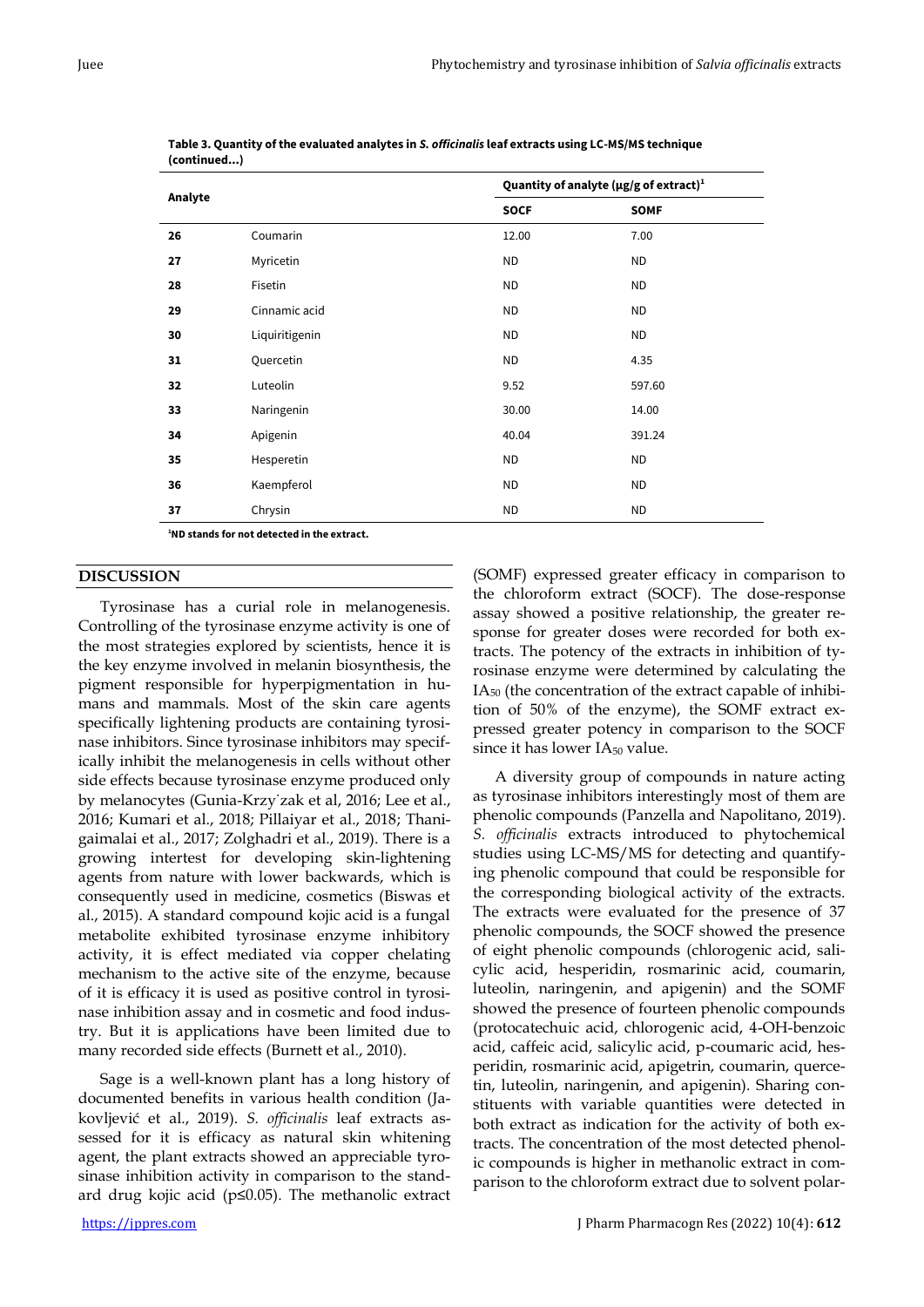ity effect could rationalize the variation in the extract's efficacies for inhibition of the tyrosinase enzyme.

In general, it believed that there are four main mechanisms mediated tyrosinase enzyme inhibition, copper chelating at the active site of the enzyme leading to irreversible tyrosinase deactivation (Sarikurkcu et al., 2015; Souza et al., 2012), oxygen activation prevention by tyrosinase via introduction of powerful antioxidant (Boonsiripiphat and Theerakulkait, 2009; Fiocco et al., 2011), melanin formation prevention by a free radical scavenging agent (Fatiha et al., 2015), and tyrosinase competitive inhibition mediated by antioxidants and radical scavenging activities (Nagarani et al., 2014). Among phenolic compounds the flavonoid class represent the most potent inhibitors of tyrosinase enzyme such luteolin, quercetin, and apigenin recording low IA<sub>50</sub> value (20.8  $\mu$ M, 10.73  $\mu$ M, and 17.3 μM, respectively) (Kim and Lee, 2019; Omar et al., 2018). Phenolic acids caffeic acid, p-coumaric acid, and rosmarinic acid potency for inhibition of tyrosinase enzyme were recorded by Crespo et al. (2019) and Kim and Lee (2019). *S. officinalis* plant efficacy for controlling pigmentation were recorded by Karina et al. (2013).

*S. officinalis* plant extracts might have competitive tyrosinase inhibition activity, competing melanin substrates such as L-dopa for the same active site on the enzyme. Consequently, the substrate and the inhibitor could be correspondent and could be nonmetabolizable substrate, copper chelator, or substrate derivatives. Copper chelating compounds can inhibit tyrosinase enzyme activity since copper is an essential element in the enzymatic activity (Chang, 2009). *S. officinalis* plant extract showed phenolic flavonoid constituents from the phytochemical analysis. The phenolic and flavonoid compounds could inhibit tyrosinase enzyme activity via competition of the substrate on the enzyme active site since they have Ltyrosine structural analogue properties (Chang, 2009).

Results of the present study confirm the potency of the methanolic *S. officinalis* plant extract have persisting tyrosinase inhibitory effect that could be used safely as natural depigmentation remedy for approximately 2 h in comparison to the standard compound kojic acid.

## **CONCLUSION**

An appreciable tyrosinase inhibition efficacy was recorded for *S. officinalis* extracts that could control the melanin synthesis process and exhibiting beneficiary effect in hyperpigmentation issues. The high phenolic content of the plant could contribute majorly to the plant tyrosinase inhibition efficacy. *S. officinalis* could be considered as a valuable natural depigmentation remedy.

## **CONFLICT OF INTEREST**

The authors declare no conflicts of interest.

# **ACKNOWLEDGMENTS**

The author would like to thank Assist. Prof. Dr. Alaadin M. Naqishbandi for his assistance in taxonomy and colleagues from Diyarbakir Dijla university especially Associate Prof. Abdulselam Ertaş for his assistance LC-MS/MS analysis. This research did not receive any specific grant from funding agencies in the public, commercial, or not-forprofit sectors.

## **REFERENCES**

- Adhikari A, Devotka HP, Takano K, Nakane T, Basnet P, Skalko-Basnet N (2008) Screening of Nepalese crude drugs traditionally used to treat hyperpigmentation: *in vitro* tyrosinase inhibition. Int J Cosm Sci 30: 353–360.
- Akdeniz M (2018) Screening of Chemical Content Specific to *Hypericum* Species Growing in Different Parts of Turkey by LC-MS/MS and Method Validation; Investigation of Their Biological Activities and Chemometric Evaluation. Dicle University Institute of Science Department of Chemistry, Ph.D. Thesis, Diyarbakır.
- Bauer J, Kuehnl S, Rollinger JM, Scherer O, Northoff H, Stuppner H, Werz O, Koeberle A (2012). Carnosol and carnosic acids from *Salvia officinalis* inhibit microsomal prostaglandin E-2 synthase-1. J Pharmacol Exp Ther 342: 169–176.
- Ben Taarit M, Msaada K, Hosni K, Marzouk B (2012) Physiological changes, phenolic content and antioxidant activity of *Salvia officinalis* L. grown under saline conditions. J Sci Food Agric 92: 1614–1619.
- Bisset NG, Wichtl M (2001) Herbal Drugs and Phytopharmaceuticals: A Handbook for Practice on a Scientific Basis with Reference to German Commision E Monographs. 2nd Edition, Boca Raton FI: CRC Press, pp. 440–443.
- Biswas R, Mukherjee PK, Dalai MK, Mandal PK, Nag M (2015) Tyrosinase inhibitory potential of purpurin in *Rubia cordifolia*-A bioactivity guided approach. Ind Crops Prod 74: 319–326.
- Boonsiripiphat K, Theerakulkait C (2009) Extraction of rice bran extract and some factors affecting its inhibition of polyphenol oxidase activity and browning in potato. Prep Biochem Biotechnol 39: 147–158.
- Burnett CL, Bergfeld WF, Donald VB, Ronald AH, Curtis DK, Daniel CL, James GM, Ronald CS, Thomas JS, Paul WS, Andersen FA (2010) Final report of the safety assessment of kojic acid as used in cosmetics. Int J Toxicol 29: 6.
- Chang TS (2009) An updated review of tyrosinase inhibitors. Int J Mol Sci 10: 2440–2475.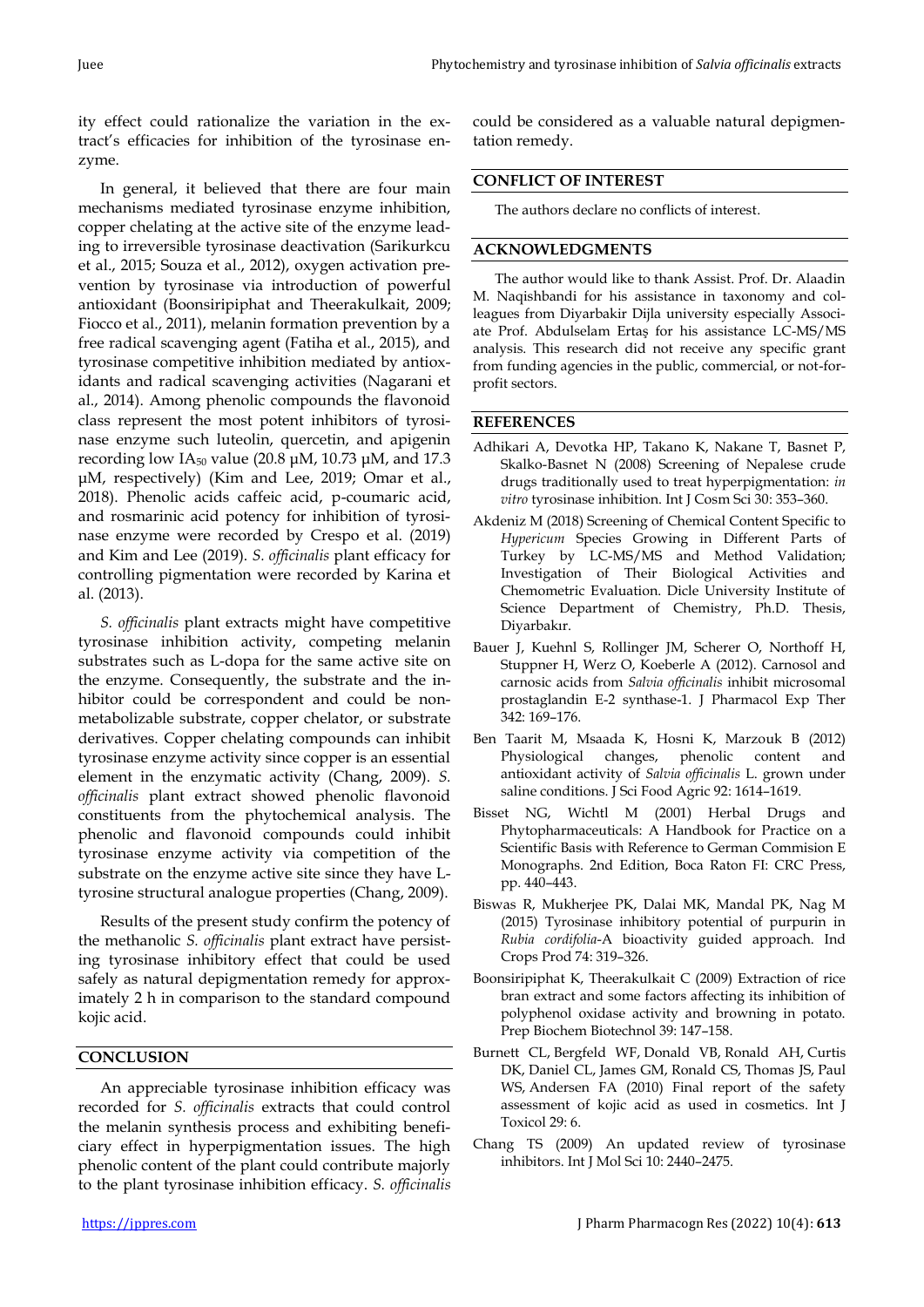- Costa RS, Carneiro TCB, Cerqueira-Lima AT, Queiroz NV, Alcantara-Neves NM, Pontes-de-Carvalho LC, Velozo ED, Oliveira EJ, Figueiredo CA (2012) *Ocimum gratissimum* Linn. and rosmarinic acid, attenuate eosinophilic airway inflammation in an experimental model of respiratory allergy to *Blomia tropicalis*. Int Immunopharmacol 13: 126–134.
- Crespo MI, Chaban MF, Lanza PA, Joray MB, Palacios SM, Vera DMA, Carpinella MC (2019) Inhibitory effects of compounds isolated from *Lepechinia meyenii* on tyrosinase. Food Chem Toxicol 125: 383–391.
- De Oliveira NCD, Sarmento MS, Nunes EA, Porto CM, Rosa DP, Bona SR, Rodrigues G, Marroni NP, Pereira P, Picada JN, Ferraz ABF, Thiesen FV, Da Silva J (2012) Rosmarinic acid as a protective agent against genotoxicity of ethanol in mice. Food Chem Toxicol 50: 1208–1214.
- Dinç M, Pinar NM, Dogu S, Yildirimli S (2009) Micromorphological studies of *Lallemantia* L. (Lamiaceae) species growing in Turkey. Acta Biol Crac Ser Bot 51: 45–54.
- Fatiha B, Didier H, Naima G, Khodir M, Martin K, Léocadie K, Caroline S, Mohamed C, Pierre D (2015) Phenolic composition, *in vitro* antioxidant effects and tyrosinase inhibitory activity of three Algerian *Mentha* species*: M. spicata* (L.), *M. pulegium* (L.) and *M. rotundifolia* (L.) Huds (Lamiaceae). Ind Crops Prod 74: 722–730.
- Fiocco D, Fiorentino D, Frabboni L, Benvenuti S, Orlandini G, Pellati F, Gallone A (2011) Lavender and peppermint essential oils as effective mushroom tyrosinase inhibitors: a basic study. Flavour Fragr J 26: 6, 441–446.
- Gunia-Krzy˙zak A, Popiol J, Marona H (2016) Melanogenesis inhibitors: strategies for searching for and evaluation of active compounds. Curr Med Chem 23: 3548–3574.
- Ha SK, Koketsu M, Lee K, Choi SY, Park JH, Ishihara H, Kim SY (2005) Inhibition of tyrosinase activity by N, Nunsubstituted selenourea derivatives. Biol Pharm Bull 28: 838–840.
- Iuvone T, De Filippis D, Esposito G, D'Amico A, Izzo AA (2006) The spice sage and its active ingredient rosmarinic acid protect PC12 cells from amyloid-beta peptide-induced neurotoxicity. J Pharmacol Exp Ther 317: 1143–1149.
- Jakovljević M, Jokić S, Molnar M, Jašić M, Babić J, Jukić H, Banjari I (2019) Bioactive profile of various *Salvia officinalis* L. preparations. Plants (Basel) 8: 55.
- Kang MA, Yun SY, Won J (2003) Rosmarinic acid inhibits Ca2+-dependent pathways of T-cell antigen receptormediated signaling by inhibiting the PLCgamma 1 and Itk activity. Blood 101: 3534–3542.
- Karina BO, Érika P, Almeriane M, Weffort-Santos Oliveira BH (2013) Influence of rosmarinic acid and *Salvia officinalis* extracts on melanogenesis of B16F10 cells. Rev Bras Farmacogn 23: 249–258.
- Karmokar A, Marczylo TH, Cai H, Steward WP, Gescher AJ, Brown K (2012) Dietary intake of rosmarinic acid by ApcMin mice, a model of colorectal carcinogenesis: levels of parent agent in the target tissue and effect on

adenoma development. Mol Nutr Food Res 56: 775– 783.

- Kim DH, Lee JH (2019) Comparative evaluation of phenolic phytochemicals from perilla seeds of diverse species and screening for their tyrosinase inhibitory and antioxidant properties. S Afr J Bot 123: 341–350.
- Kim YJ, Uyama H (2005) Tyrosinase inhibitors from natural and synthetic sources: structure, inhibition mechanism and perspective for the future. Cell Mol Life Sci 62: 1707–1723.
- Kumari S, Tien GTS, Kumar VN, Gautam HK (2018) Melanogenesis inhibitors. Acta Dermatol Venereol 98: 924–931.
- Lee SY, Baek N, Nam TG (2016) Natural, semisynthetic and synthetic tyrosinase inhibitors. J Enzyme Inhib Med Chem 31: 1–13.
- Lin VC, Ding H, Kuo S, Chin L, Wu J, Chang T (2011) Evaluation of *in vitro* and *in vivo* depigmenting activity of raspberry ketone from *Rheum officinale*. Int J Mol Sci 12: 4819–4835.
- Lu YR, Foo LY (2002) Polyphenolics of Salvia a review. Phytochemistry 59: 117–140.
- Macrini DJ, Suffredini IB, Varella AD, Younes RN, Ohara MT (2009) Extracts from Amazonian plants have inhibitory activity against tyrosinase: an *in vitro* evaluation. Braz J Pharm Sci 45: 715–21.
- Martina J, Stela J, Maja M, Midhat J, Jurislav B, Huska J, Ines B (2019) Bioactive profile of various *Salvia officinalis* L. preparations. Plants 8: 55.
- Nagarani G, Abirami A, Siddhuraju P (2014) A comparative study on antioxidant potentials, inhibitory activities against key enzymes related to metabolic syndrome, and anti-inflammatory activity of leaf extract from different *Momordica* species. Food Sci Hum 3: 36–46.
- Omar SH, Scott CJ, Hamlin AS, Obied HK (2018) Biophenols: enzymes (β-secretase, cholinesterases, histone deacetylase and tyrosinase) inhibitors from olive (*Olea europaea* L.). Fitoterapia 128: 118–129.
- Panzella L, Napolitano A (2019) Natural and bioinspired phenolic compounds as tyrosinase inhibitors for the treatment of skin hyperpigmentation: recent advances. Cosmetics 6: 57.
- Pillaiyar T, Namasivayam V, Manickam M, Jung SH (2018) Inhibitors of melanogenesis: an updated review. J Med Chem 61: 7395–7418.
- Psotova J, Svobodova A, Kolarova H, Walterova D (2006) Photoprotective properties of *Prunella vulgaris* and rosmarinic acid on human keratinocytes. J Photochem Photobiol B 84: 167–174.
- Sarikurkcu C, Zengin G, Oskay M, Uysal S, Ceylan R, Aktumsek A (2015) Composition, antioxidant, antimicrobial and enzyme inhibition activities of two *Origanum vulgare* subspecies (subsp. vulgare and subsp. hirtum) essential oils. Ind Crops Prod 70: 178–184.
- Sharmila R, Manoharan S (2012) Anti-tumor activity of rosmarinic acid in 7,12-dimethylbenz(a)anthracene (DMBA) induced skin carcinogenesis in Swiss albino mice. Indian J Exp Biol 50: 187–194.